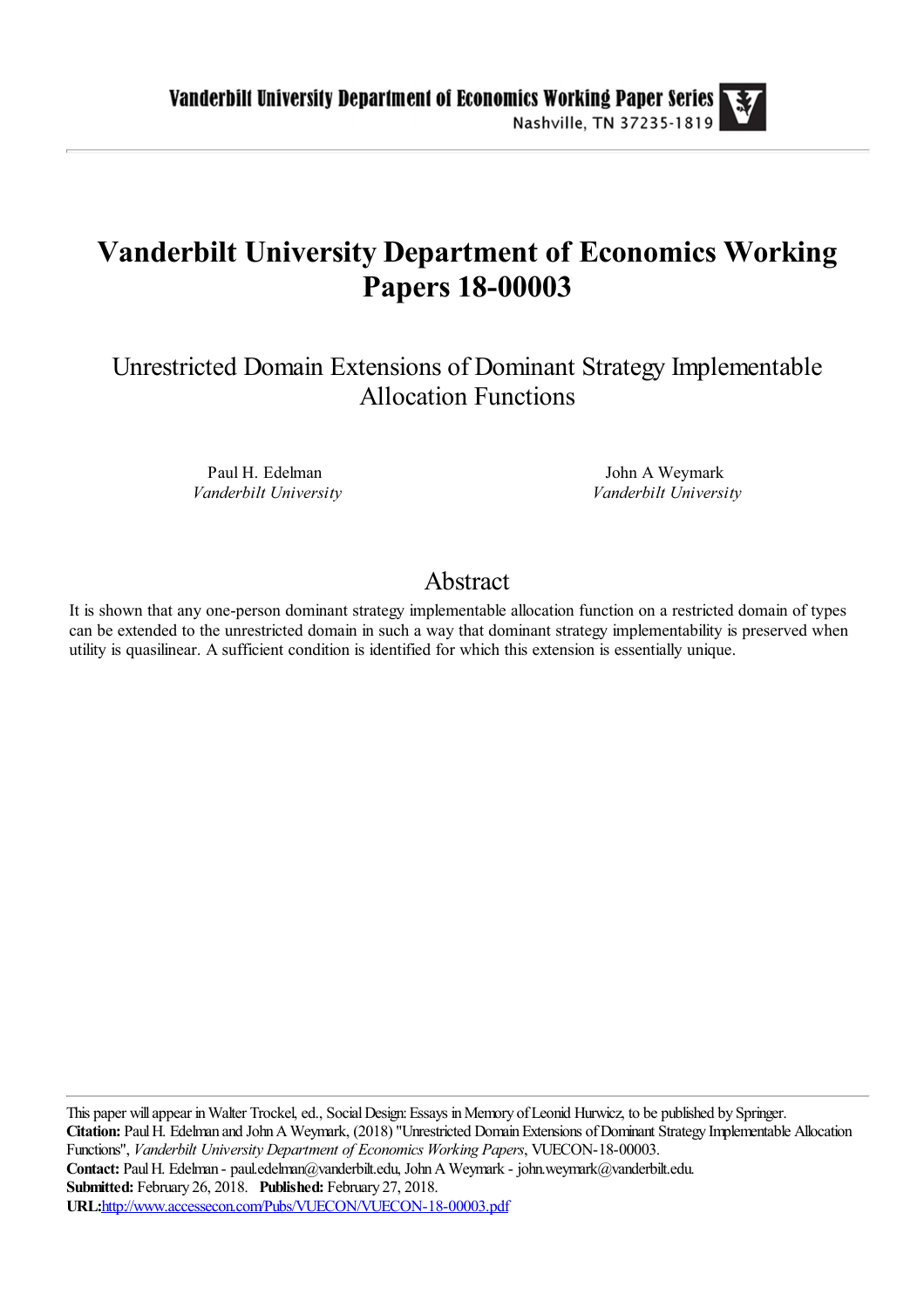# Unrestricted Domain Extensions of Dominant Strategy Implementable Allocation Functions

Paul H. Edelman and John A. Weymark

February 2018

Abstract It is shown that any one-person dominant strategy implementable allocation function on a restricted domain of types can be extended to the unrestricted domain in such a way that dominant strategy implementability is preserved when utility is quasilinear. A sufficient condition is identified for which this extension is essentially unique.

Keywords dominant strategy incentive compatible; implementation theory; mechanism design

# 1 Introduction

A mechanism consists of an allocation function and a payment function that respectively determine the alternative that is chosen and the payment that must be made by each individual as a function of their reported types. It is well known that for a dominant strategy incentive compatible mechanism, there is no loss of generality if attention is restricted to a one-person mechanism in which the types of all but one individual are fixed. We show that any one-person dominant strategy implementable allocation function *g* on a restricted domain of types can be extended to the unrestricted domain in such a way that dominant strategy implementability is preserved

John A. Weymark

Paul H. Edelman

Department of Mathematics and the Law School, Vanderbilt University, 131 21st Avenue South, Nashville, TN 37203-1181, USA

e-mail: paul.edelman@law.vanderbilt.edu

Department of Economics, Vanderbilt University, VU Station B #35189, 2301 Vanderbilt Place, Nashville, TN 37235-1819, USA

e-mail: john.weymark@vanderbilt.edu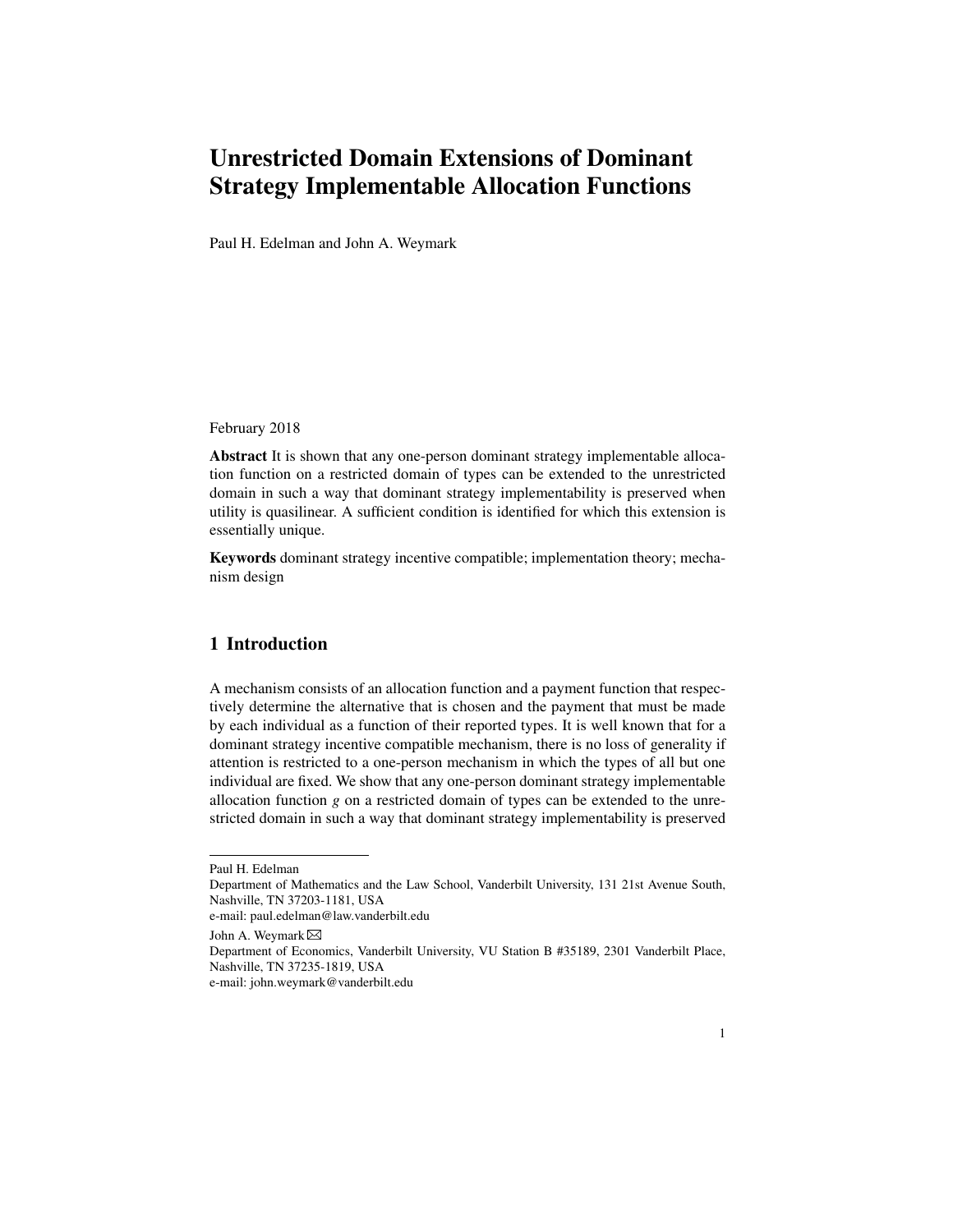when utility is quasilinear. We identify a sufficient condition for which this extension is essentially unique in a sense made precise below. Much is known about the properties of dominant strategy implementable allocation functions and their implementing payment functions on an unrestricted domain (see, e.g., Cuff et al, 2012; Vohra, 2011). Because *g* is the restriction of any of its unrestricted domain extensions, the properties of *g*'s extensions can be used to analyze the properties of *g* itself, particularly when the extension is essentially unique.

For an arbitrary type space, Rochet (1987) identifies a necessary and sufficient condition for an allocation function to be dominant strategy implementable. Gui et al (2004) show that Rochet's conditions are equivalent to all cycles in the corresponding allocation graph having nonnegative length. The allocation graph is a graph derived from the allocation function whose nodes are the alternatives. Gui et al (2004) also show that the partition of the type space into the sets of types that are assigned the same alternative by the allocation function can be identified using polyhedra known as difference sets that are defined using the lengths of the arcs in the allocation graph.<sup>1</sup> Our arguments draw on the analysis by Edelman and Weymark (2017) of the geometric structure of this partition when the cycle lengths in the allocation graph are all zero. They also draw on an alternative characterization of dominant strategy implementability in terms of node potentials due to Heydenreich et al (2009).

In Section 2, we describe the model. Section 3 introduces allocation graphs and states Rochet's Theorem. Difference sets and the zero 2-cycle condition are considered in Section 4. Node potentials are introduced in Section 5. The existence of an unrestricted domain extension of a dominant strategy implementable allocation function is established in Section 6 and a sufficient condition for this extension to be essentially unique is provided in Section 7. Examples illustrating our results are presented in Section 8. In Section 9, we offer some concluding remarks.<sup>2</sup>

## 2 Preliminaries

As noted in Section 1, there is no loss of generality in restricting attention to oneperson mechanisms. The set of alternatives is  $A = \{a_1, \ldots, a_m\}$ , where  $m \ge 2$ . An alternative is sometimes referred to by the integer  $i \in M = \{1, \ldots, m\}$  that indexes it. The individual's *type* is a vector  $v = (v_1, \ldots, v_m)$   $(= v(a_1), \ldots, v(a_m))$ , where  $v_i = v(a_i)$  is his valuation of the *i*th alternative. The *type space* (the set of possible types) is *V*, where  $|V| \ge 2$ . The type space is *unrestricted* if  $V = \mathbb{R}^m$ .

The mechanism designer knows that the individual's type is in *V*, but does not know its value. He designs a *mechanism*  $(g, \pi)$ , where  $g: V \to A$  is an *allocation function* and  $\pi: V \to \mathbb{R}$  is a *payment function*. These functions specify the alterna-

<sup>&</sup>lt;sup>1</sup> The main results in Gui et al (2004) also appear in Vohra (2011).

 $2$  Further details about the material discussed in Sections 2–5 and 9 may be found in Edelman and Weymark (2017), Heydenreich et al (2009), and Vohra (2011).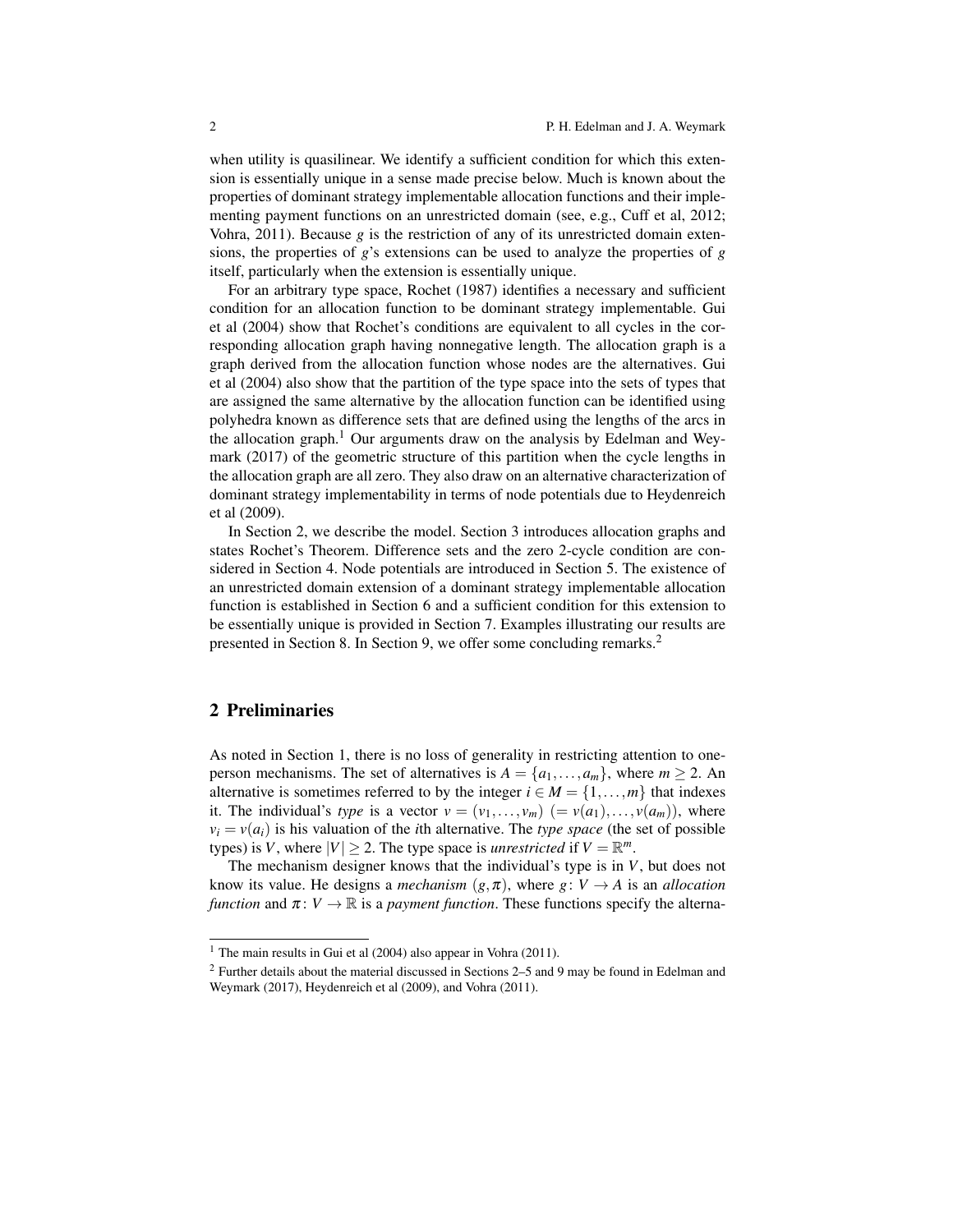tive that is chosen and the individual's payment (subsidy, if negative) as a function of his reported type. The type space *V* is the *domain* of the mechanism.

The individual's utility is his valuation minus his payment, and so is quasilinear. Formally, given the mechanism  $(g, \pi)$ , his *utility* is given by

$$
v(g(\tilde{v})) - \pi(\tilde{v})
$$
 (1)

when  $\nu$  is his true type and  $\tilde{\nu}$  is his reported type. The individual reports a type that maximizes his utility, which need not be his true type.

A mechanism  $(g, \pi)$  is *dominant strategy incentive compatible* if

$$
v(g(v)) - \pi(v) \ge v(g(\tilde{v})) - \pi(\tilde{v}), \quad \forall v, \tilde{v} \in V.
$$
 (2)

For such a mechanism, the individual has an incentive to report his true type whatever it is. The allocation function *g* is *dominant strategy implementable* if there exists a payment function  $\pi$  such that  $(g, \pi)$  is *dominant strategy incentive compatible*. We only consider dominant strategy incentive compatible mechanisms.

Dominant strategy implementability has two implications that allow for some simplification. First, the allocation and payment functions only depend on the valuations of the alternatives that are ever chosen, so we can without loss of generality suppose that  $g$  is surjective. Second, payments must be the same for types that are allocated the same alternative, so a payment function that implements the allocation function *g* can be equivalently described by a function  $\rho_g : M \to \mathbb{R}$ , where  $\rho_g(i)$ is the payment if the *i*th alternative is chosen. That is, using  $\rho_g$ ,  $g(v)$  solves the following affine maximization problem:

$$
g(v) = a_i \text{ for some } i \in \arg \max_{i \in M} \{v_i - \rho_g(i)\}, \quad \forall v \in V. \tag{3}
$$

The fact that *g* can be implemented by payments that only depend on the chosen alternative is known as the *taxation principle*.

The *i*th *alternative preimage* is

$$
R_i = \{ v \in V | g(v) = a_i \}, \quad \forall i \in M. \tag{4}
$$

That is,  $R_i$  is the set of types that are assigned the *i*th alternative by  $g$ . By assumption, *g* is surjective, so each of these sets is nonempty.

#### 3 Allocation Graphs and Rochet's Theorem

The *allocation graph* Γ*<sup>g</sup>* corresponding to *g* is the complete directed graph whose nodes are the set *M* viewed as labels for the *m* alternatives. The *length* (which could be negative) of the directed arc from node *i* to node *j* is

$$
l_{ij} = \inf_{v \in R_j} [v_j - v_i].
$$
\n(5)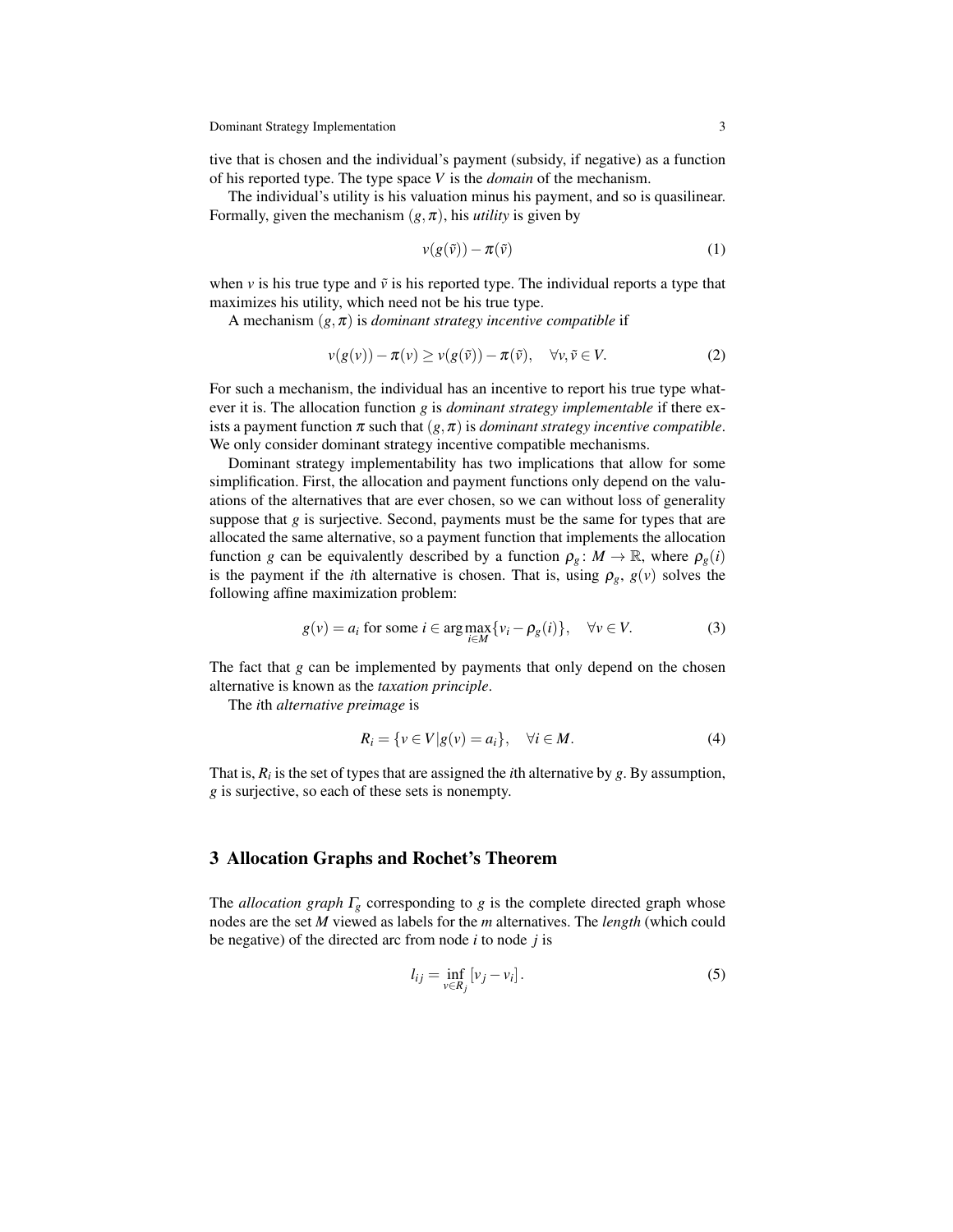By definition,  $l_{ii} = 0$  for all  $i \in M$ . Provided that *g* is dominant strategy implementable, all of these lengths are finite. Let

$$
\bar{l}_i = \frac{1}{m} \sum_j l_{ji}, \quad \forall i \in M,
$$
\n(6)

denote the average length of the arcs in Γ*<sup>g</sup>* that terminate at node *i*.

For any pair of nodes*i* and *j* in Γ*g*, a *path* is a sequence of directed arcs connecting *i* to *j* and a *k-cycle* is a path from *i* to *i* with *k* arcs, where *k* is any positive integer. The allocation function *g* satisfies the *k-cycle nonnegativity condition* if all *k*-cycles in Γ*<sup>g</sup>* have nonnegative length and it satisfies the *zero k-cycle condition* if all *k*-cycles in Γ*<sup>g</sup>* have zero length.

For an arbitrary type space, Rochet (1987) identifies a necessary and sufficient condition for an allocation function to be dominant strategy implementable. Theorem 1 provides a statement of of Rochet's Theorem in terms of cycles in the allocation graph Γ*g*.

Theorem 1 (Rochet (1987)). *The following conditions for the allocation function*  $g: V \rightarrow A$  *are equivalent:* 

*1. g is dominant strategy implementable.*

*2. For every integer*  $k \geq 2$ *, the k-cycle nonnegativity condition is satisfied.* 

#### 4 Difference Sets and the Zero 2-Cycle Condition

Our analysis exploits the geometric structure of the partition of the type space *V* provided by the *m* alternative preimages. This structure is identified using polyhedra defined on all of R *<sup>m</sup>*. In the following, we let int*S* denotes the interior of the set *S* and 1 denote the vector whose components are all equal to 1.

For all distinct  $i, j \in M$ , the *pairwise difference set for* the ordered pair of alternatives  $(a_i, a_j)$  is

$$
\overline{H}_{ij} = \{ v \in \mathbb{R}^m | v_i - v_j \ge l_{ji} \}
$$
\n<sup>(7)</sup>

and its boundary is

$$
H_{ij} = \{ v \in \mathbb{R}^m | v_i - v_j = l_{ji} \}.
$$
 (8)

Each of these pairwise difference sets is a closed halfspace in R *<sup>m</sup>*. It is convenient to let  $H_{ii} = \overline{H}_{ii} = \mathbb{R}^m$ . For all  $i \in M$ , the *difference set for*  $a_i$  is the polyhedron

$$
P_i = \bigcap_{j=1}^{m} \overline{H}_{ij}.
$$
\n(9)

As Theorem 2 demonstrates, except for possibly on its boundary, the intersection of the difference set  $P_i$  with the type space V is the set of types that are assigned the *i*th alternative by *g*.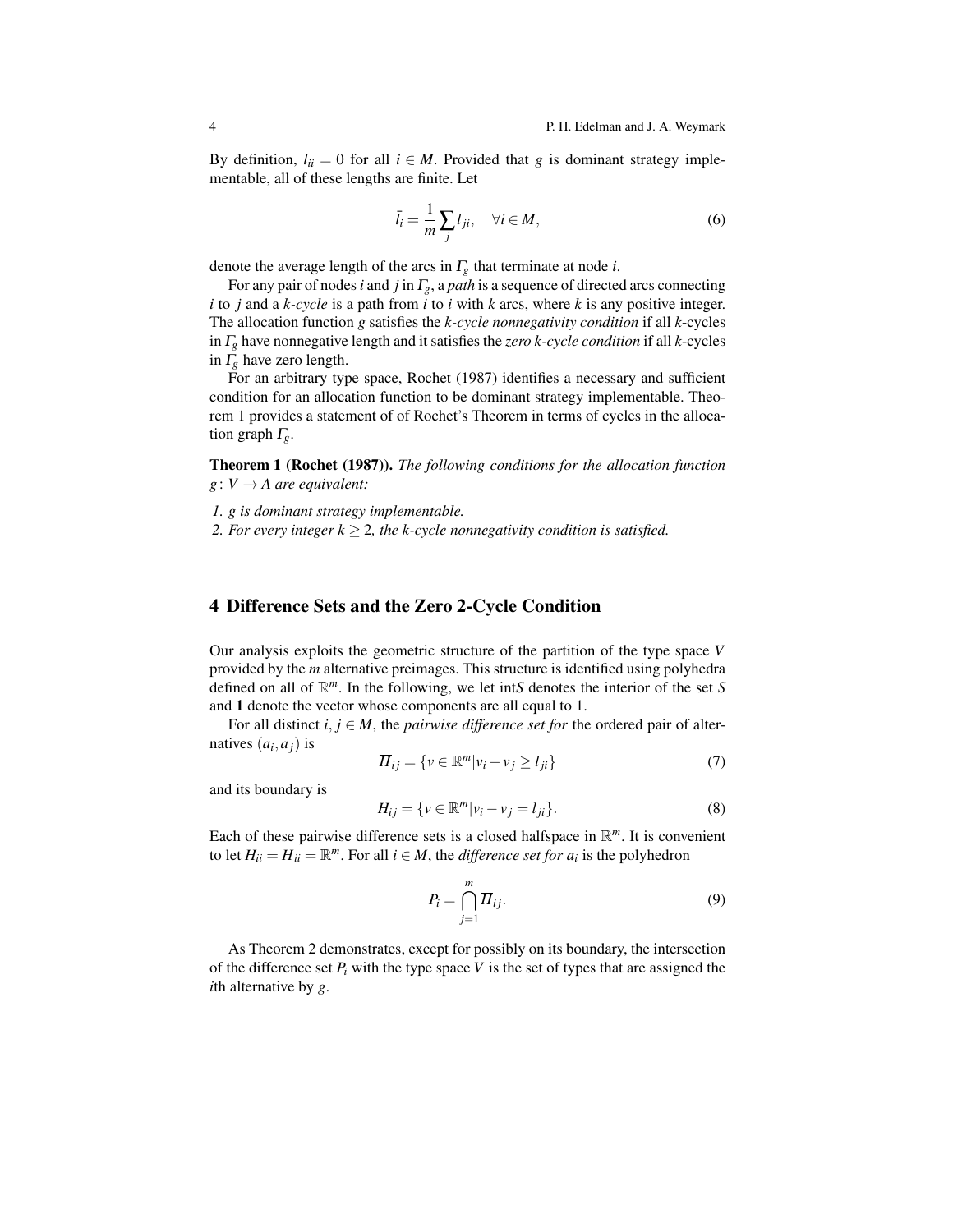Dominant Strategy Implementation 5

**Theorem 2 (Gui et al (2004)).** *For the allocation function g*:  $V \rightarrow A$ , *for any alternative*  $a_i \in A$ *:* 

*1. For any type*  $v \in R_i$ ,  $v \in P_i \cap V$ .

*2. If g satisfies the 2-cycle nonnegativity condition, then for any type v*  $\in$  int $P_i \cap V$ ,  $v \in R_i$ .

An implication of Theorem 2 is that if  $v \in V$  but  $v \notin P_i$ , then  $g(v) \neq a_i$ . If  $H_{ij} = H_{ji}$ , then  $P_i$  and  $P_j$  have a facet in common and  $l_{ij} + l_{ji} = 0$ . Dominant strategy implementation implies that the difference sets for distinct alternatives have no interior points in common. As a consequence, if  $H_{ij} \neq H_{ji}$ , then  $l_{ij} + l_{ji} > 0$ .

A further implication of Theorem 2 is that if  $g(v) = a_i$  and  $v' = v + c \cdot 1$ , then  $g(v') = a_i$  except possibly when *v* (and, hence *v*<sup> $\prime$ </sup>) is on the boundary of  $P_i$ . The latter observation permits us to normalize the type vectors so that their components sum to 0 or, equivalently, that they lie in the subspace  $1^{\perp}$  of  $\mathbb{R}^m$  orthogonal to 1.

For all  $i \in M$ , the *normalized difference set for*  $a_i$  is

$$
\hat{P}_i = P_i \cap \mathbf{1}^\perp. \tag{10}
$$

Theorem 3 shows that this set is a pointed cone with vertex  $p<sup>i</sup>$  whose *j*th component is the average length of the arcs in  $\Gamma_g$  that terminate at node *i* minus the length of the arc that goes from node *j* to node *i*.

**Theorem 3 (Edelman and Weymark (2017)).** *For all*  $i \in M$ ,  $\hat{P}_i$  is a pointed cone *with vertex p<sup>i</sup> whose jth component is*

$$
p_j^i = \bar{l}_i - l_{ji}, \quad \forall j \in M. \tag{11}
$$

If the allocation function *g* is dominant strategy implementable and all of the 2-cycles in  $\Gamma_g$  have zero length, then all cycles in  $\Gamma_g$  have zero length (see Cuff et al, 2012). The relationship between zero cycle lengths and the vertices of the normalized difference sets is provided in Theorem 4.

**Theorem 4 (Edelman and Weymark (2017)).** *If the allocation function g*:  $V \rightarrow A$ *is dominant strategy implementable, then the following conditions are equivalent:*

*1. The vertices*  $\{p^i\}$  *of the normalized difference sets*  $\{\hat{P}_i\}$  *coincide.* 

*2. g satisfies the zero 2-cycle condition.*

Restrictions on the type space for which the conditions in Theorem 4 are satisfied when the allocation function is dominant strategy implementable have been identified by Cuff et al (2012) and Edelman and Weymark (2017). For example, they hold if the type space is unrestricted.

Because  $P_i$  is a cone,  $\hat{P}_i$  is the orthogonal projection of  $P_i$  onto  $\mathbf{1}^\perp$ . The orthogonal projection of the type space *V* onto  $1^{\perp}$  (the *projected type space*) is also of interest. This projection is denoted by  $\hat{V}$ .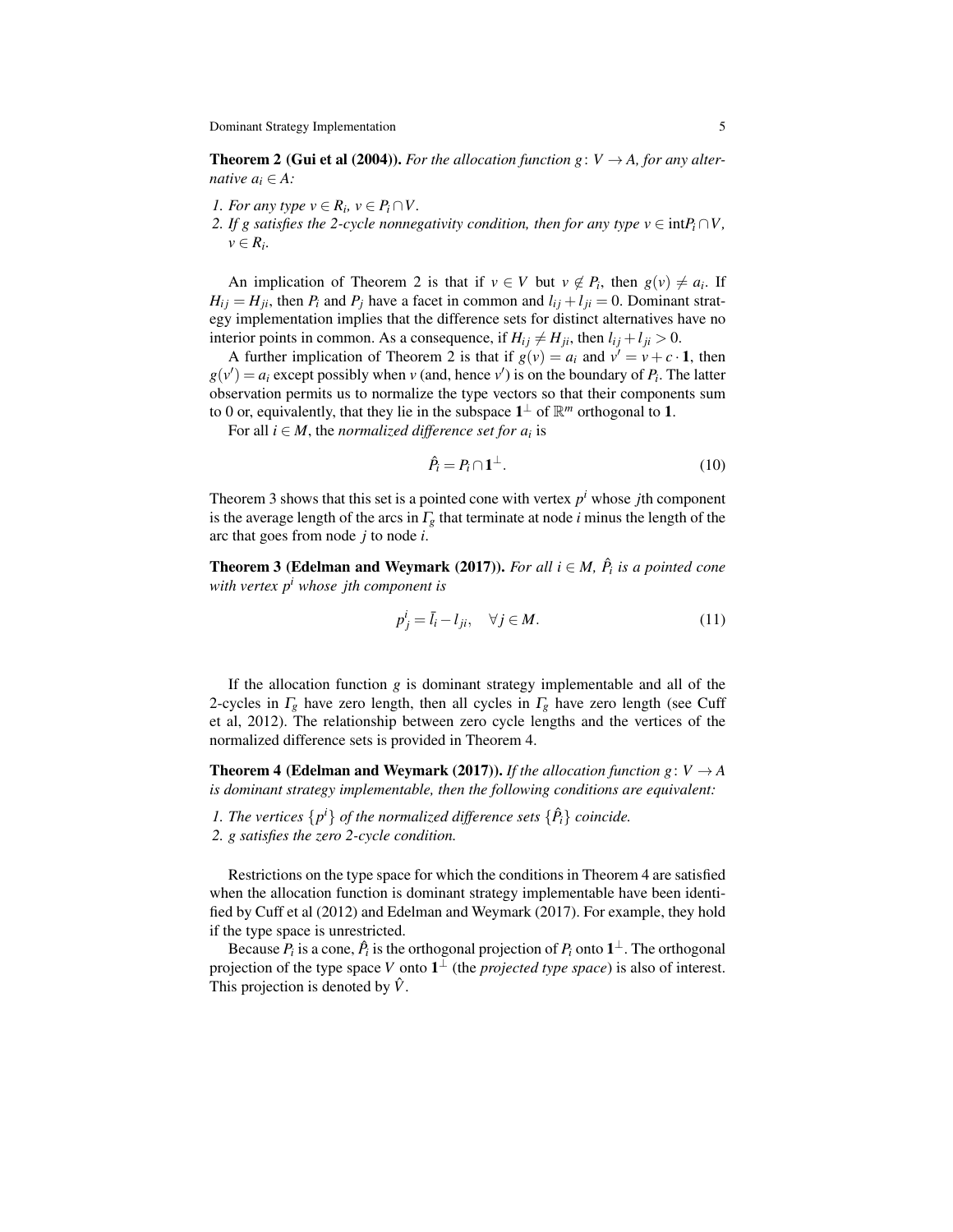#### 5 Implementability and Node Potentials

An alternative characterization of dominant strategy implementability to that provided by Rochet's Theorem can be obtained using node potentials. The function  $\rho_g$ :  $M \to \mathbb{R}$  is a *node potential* for the allocation function  $g: V \to A$  if

$$
\rho_g(j) \le \rho_g(i) + l_{ij}, \quad \forall i, j \in M. \tag{12}
$$

That is, a node potential assigns a scalar to each node in the graph  $\Gamma_g$  in such a way that (12) holds.

The payment function  $\pi: V \to \mathbb{R}$  *corresponds to the node potential*  $\rho_{g}$  if for all  $i \in M$  and all  $v \in R_i$ ,  $\pi(v) = \rho_g(i)$ . In other words, the payment required by the payment function  $\pi$  for any type  $v \in V$  that the allocation function *g* assigns *a*<sub>*i*</sub> is the value assigned to the *i*th node in  $\Gamma_g$  by the node potential  $\rho_g$ . Theorem 5 provides a characterization of dominant strategy incentive compatibility in terms of node potentials.

**Theorem 5 (Heydenreich et al (2009)).** *For the allocation function g*:  $V \rightarrow A$  *and payment function*  $\pi: V \to \mathbb{R}$ ,  $(g, \pi)$  *is dominant strategy incentive compatible if and only if*  $\pi$  *corresponds to a node potential*  $\rho_g$  :  $M \to \mathbb{R}$ *.* 

The node potential  $\rho_g$  thus provides a set of implementing payments for the *m* alternatives. Using Theorems 3 and 4, Edelman and Weymark (2017) show that when the zero 2-cycle condition is satisfied, the common vertex *p* of the normalized difference sets are implementing payments. By (11), the payment for the *i*th alternative is then  $\bar{l}_i$  (the average length of the arcs that terminate at node *i* in the allocation graph  $\Gamma_g$ ) because  $l_{ii} = 0$  for all  $i \in M$ .

#### 6 Extending the Domain

The allocation function  $g^{\dagger}$ :  $\mathbb{R}^m \to A$  is an *unrestricted domain extension* of the allocation function *g*:  $V \rightarrow A$  if  $g^+(v) = g(v)$  for all  $v \in V$ . Theorem 6 shows that any dominant strategy allocation function on a restricted type space has an unrestricted domain extension that is also dominant strategy implementable.

**Theorem 6.** *If the allocation function g*:  $V \rightarrow A$  *is dominant strategy implementable, then g has a unrestricted domain extension*  $g^{\dagger}$ :  $\mathbb{R}^m \to A$  *that is dominant strategy implementable.*

We give two proofs for Theorem 6 that provide different insights about the nature of the extension. The first proof combines a revealed preference argument with the taxation principle's optimization problem in (3).

*Proof (Version 1).* Because *g* is dominant strategy implementable, there exists a payment function  $\pi: V \to \mathbb{R}$  that implements it. By the taxation principle, this pay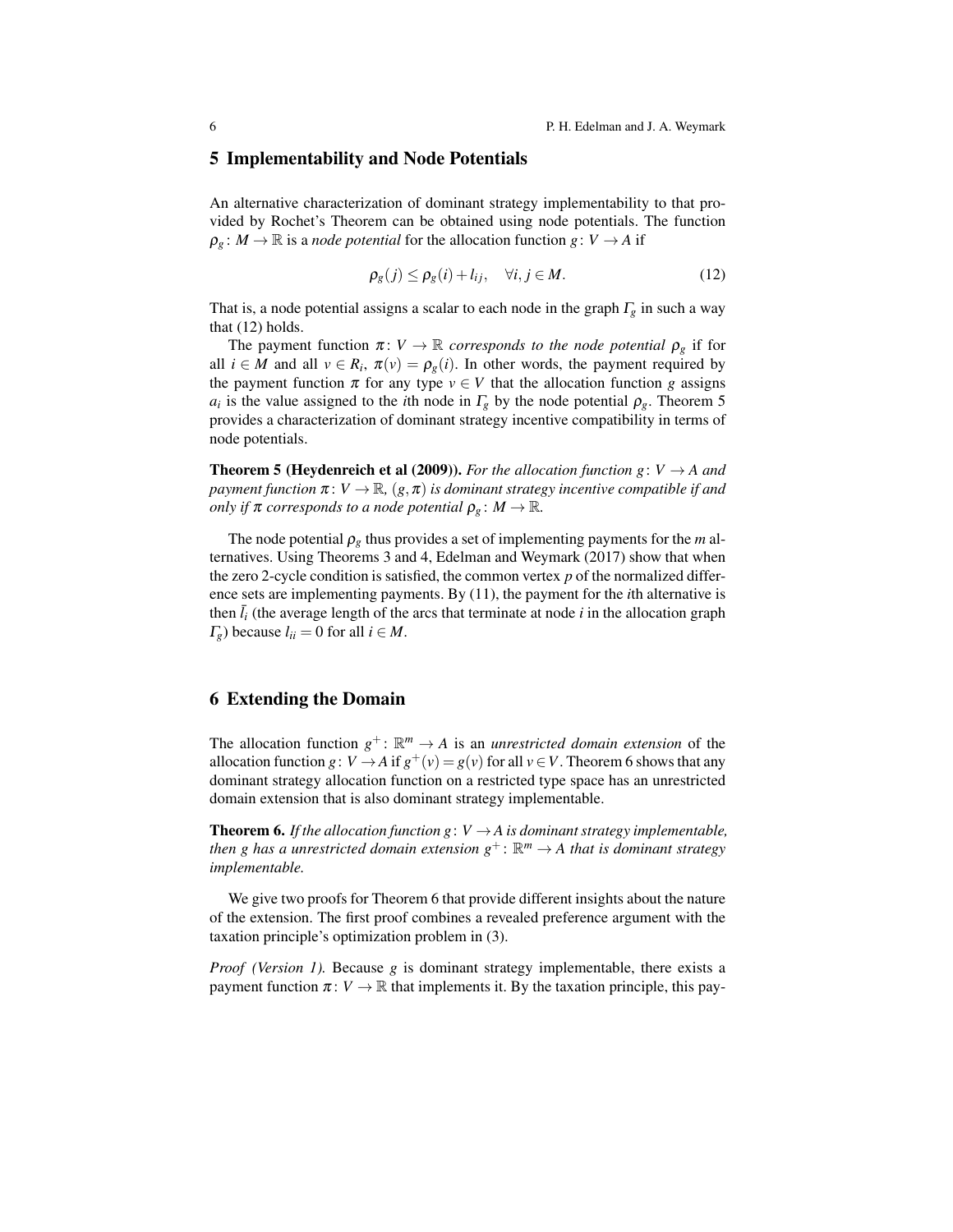Dominant Strategy Implementation 7

ment function can be written as a function  $\rho_g : M \to \mathbb{R}$  because types that are assigned the same alternative have the same payment. Let

$$
\mathcal{O} = \{(a_i, \rho_g(i)) \mid i \in M\}
$$
\n(13)

be the set of all combinations of an alternative and its corresponding payment for the mechanism  $(g, \pi)$ .

For 
$$
v \in V
$$
, let  $g^+(v) = g(v)$ . For all  $v \in \mathbb{R}^m \setminus V$ , let  
\n
$$
g^+(v) = a_i \text{ for some } i \in \arg\max_{i \in M} \{v(a_i) - \rho_g(i)\}.
$$
\n(14)

Because there are a finite number of alternatives,  $g^+(v)$  is well defined. Thus, when the type  $v$  is not in the domain  $V$ , the individual gets to choose any one of the alternatives and pays the amount associated with it in the original mechanism. By construction, when the individual is of type  $\nu$ , he is choosing a combination of an alternative and a payment from  $\mathcal O$  that is utility maximal for him. As a consequence, because  $g^+(v) = g(v)$  for  $v \in V$ ,  $g^+$  is an extension of *g* that is dominant strategy implementable. ⊓⊔

This proof of Theorem 6 is quite simple and highlights the importance of the taxation principle for the construction of the extension of *g*. However, it does not exploit the geometric structure that is provided by the difference sets and the lengths in the allocation graph that are used to define them. Our second proof of Theorem 6 does.

Consider any dominant strategy implementable allocation function *g* and let  $\pi$  be a payment function that implements it. By Theorem 5,  $\pi$  corresponds to some node potential ρ*g*. Let

$$
l_{ij}^+ = \rho_g(j) - \rho_g(i), \quad \forall i, j \in M.
$$
 (15)

The value  $l_{ij}^{\dagger}$  is the increment in the payment required if  $a_j$  is chosen instead of  $a_i$ by the allocation function *g* using the payment function  $\pi$  corresponding to the node potential  $\rho_{g}$ . The *node potential allocation graph*  $\Gamma_{g}^{+}$  is defined to be the complete directed graph with node set *M* for which the length of the directed arc from node *i* to node *j* is  $l_{ij}^+$ .

It follows immediately from (15) that every cycle in  $\Gamma_g^+$  has zero length.

**Lemma 1.** *If*  $\rho_g$ :  $M \to \mathbb{R}$  *is a node potential for the dominant strategy implementable allocation function g:*  $V \rightarrow A$ , then for every integer  $k \geq 2$ , any k-cycle *in the node potential allocation graph*  $\Gamma_{g}^{+}$  *has zero length.* 

Lemma 2 shows that the length of any arc in the allocation graph  $\Gamma_g$  is at least as large as the length of the corresponding arc in the node potential allocation graph  $\Gamma_g^+$  and that these arc lengths coincide when an arc is part of a zero length 2-cycle of  $\Gamma_{\varrho}$ .

**Lemma 2.** If  $\rho_g: M \to \mathbb{R}$  is a node potential for the dominant strategy imple*mentable allocation function g*:  $V \rightarrow A$ *, then for all i, j*  $\in M$ *,*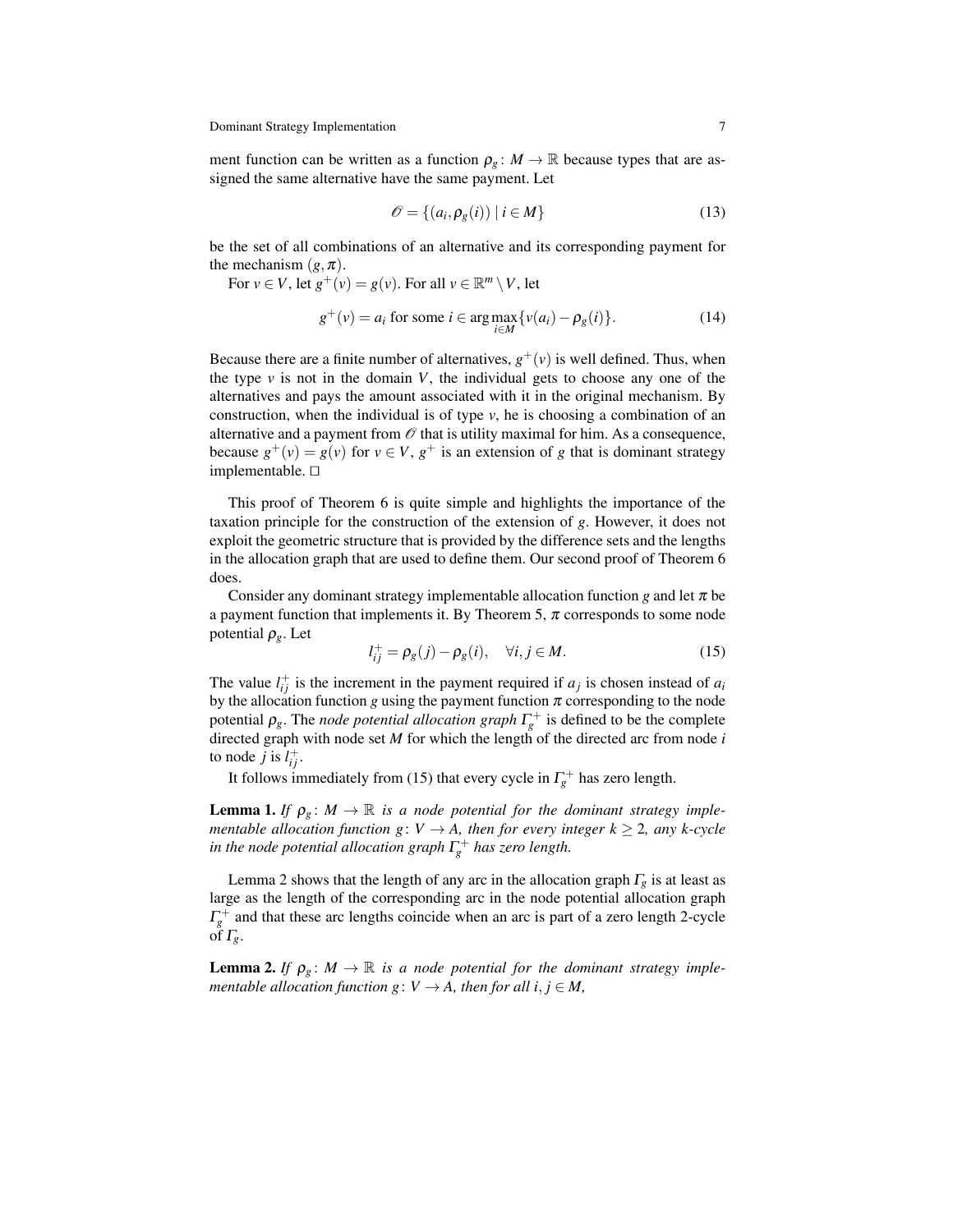8 **P. H. Edelman and J. A. Weymark** 

$$
l_{ij} \ge l_{ij}^+.\tag{16}
$$

*and for all i*,  $j \in M$  *for which*  $l_{ij} + l_{ji} = 0$ *,* 

$$
l_{ij}^+ = l_{ij}.\tag{17}
$$

*Proof.* Because  $\rho_g$  is a node potential for *g*, (16) follows from (12) and (15). Consider any  $i, j \in M$  for which  $l_{ij} + l_{ji} = 0$ . Because  $l_{ij} + l_{ji} = 0$  and  $l_{ij}^+ + l_{ji}^+ = 0$ , if  $l_{ij} > l_{ij}^+$ , we would have

$$
0 = l_{ij} + l_{ji} > l_{ij}^{+} + l_{ji}^{+} = 0,
$$

which is impossible. Hence, because (16) holds, (17) does as well.  $\Box$ 

For the allocation function *g*:  $V \rightarrow A$ , the *zero* 2-*cycle graph* is the graph  $\Gamma_g^2$ with node set *M* that has an edge between nodes *i* and *j*, denoted  $i \sim j$ , if and only if  $l_{ij} + l_{ji} = 0$ . This graph is undirected and only has an edge between two nodes if the length of the 2-cycle formed by the arcs connecting these nodes in  $\Gamma_g$  is zero.

For all  $i \in M$ , let  $P_i^+$  be the difference set for  $a_i$  defined as in (9) but using the lengths  $\{l_{ij}^+\}$  instead of the lengths  $\{l_{ij}\}\$  when defining the analogues of the pairwise difference sets in (7). Also let  $\hat{P}_i^+ \subseteq 1^\perp$  be the corresponding normalized difference set for  $a_i$ . An implication of Lemma 2 is that for all  $i \in M$ ,  $P_i \subseteq P_i^+$  and  $\hat{P}_i \subseteq \hat{P}_i^+$ . In moving from  $P_i$  to  $P_i^+$ , any facet of  $P_i$  that is defined using an alternative whose node forms a 2-cycle of  $\Gamma_g^2$  with node *i* is unchanged, whereas any facet of  $P_i$  that is defined using an alternative whose node does not form a 2-cycle of  $\Gamma_g^2$  with node *i* is moved parallel so as to increase the size of this difference set. We use these observations in our second proof of Theorem 6.

*Proof (Version 2).* Because *g* is dominant strategy implementable, by Theorem 5, there exists a node potential  $\rho_g: M \to \mathbb{R}$  and a payment function  $\pi: V \to A$  corresponding to it that implements *g*. By Lemma 2,  $l_{ij}^+ = l_{ij}$  and  $l_{ji}^+ = l_{ji}$  for any pair of nodes *i* and *j* for which  $i \sim j$  in the 2-cycle graph  $\Gamma_g^2$ . For any pair of nodes *i* and *j* for which *i*  $\not\sim$  *j*, by (16), *l*<sub>*ij*</sub> > *l*<sub>*i*</sub><sup> $\vdots$ </sup> and *l<sub>ji</sub>* > *l*<sub>*j*<sup> $\vdots$ </sup>, Hence, by the definitions of *P*<sup>*i*</sup> and</sub>  $P_i^+$ ,

$$
P_i \subseteq P_i^+, \quad \forall i \in M. \tag{18}
$$

We now show that

$$
\cup_{i \in M} P_i^+ = \mathbb{R}^m. \tag{19}
$$

On the contrary, suppose that there exists a  $v \in \mathbb{R}^m$  for which  $v \notin P_i^+$  for any  $i \in M$ . Using the lengths  $\{l_{ij}^+\}$  instead of the lengths  $\{l_{ij}\}\$ in (7) and (9), it then follows that for all *i*  $\in$  *M*, there exists an *i*<sub>*j*</sub>  $\in$  *M* such that

$$
v_i - v_{i_j} < l_{ij}^+ \tag{20}
$$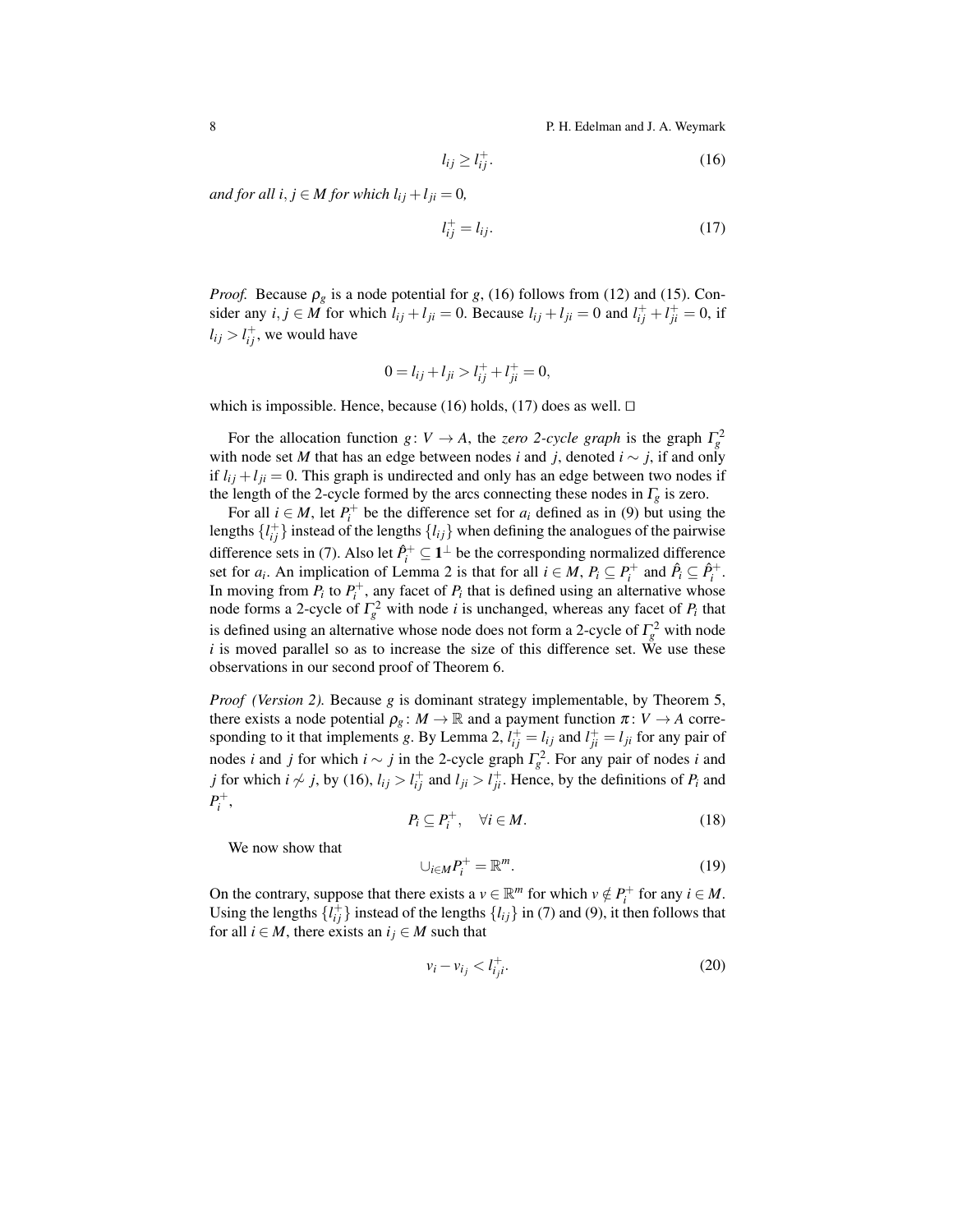Because the number of nodes is finite, there exists a *k*-cycle for some  $k \in \{2, \ldots, M\}$ in which each arc is the arc from *i* to  $i_j$  for some *i*. Let *E* be the set of the arcs in this cycle with the arc that starts at node *i* denoted by *ii<sup>j</sup>* . By (20),

$$
0 = \sum_{ii_j \in E} [v_i - v_{i_j}] < \sum_{ii_j \in E} l_{ii_j}^+.
$$
\n(21)

By Lemma 1, every cycle in the complete directed graph  $\Gamma_g^+$  has zero length, which contradicts (21). Hence, (19) holds.

We now construct the allocation function  $g^+$ :  $\mathbb{R}^m \to A$ . For all  $v \in V$ , we let  $g^+(v) = g(v)$  so that  $g^+$  is an unrestricted domain extension of *g*. By construction,  $\int \int_{i}^{+}$  ∩  $\int$  int $P_{j}^{+}$  = ∅ for all *i*, *j* ∈ *M*. For all *i* ∈ *M*, let  $g^{+}(v)$  =  $a_{i}$  for any  $v \in \int_{i}^{+} \setminus V$ . For any other  $v \in \mathbb{R}^m$ , there exists a maximal subset  $\mathscr{I} \subseteq M$  for which  $v \in \bigcap_{I \in \mathscr{I}} P_i^+$ . For such a *v*, let  $g^+(v) = a_i$  for some  $i \in \mathcal{I}$ . By construction, the allocation function  $g^+$  satisfies the conditions in Theorem 2 reinterpreted so as to apply to  $g^+$ .

By Lemma 1, all cycles in  $\Gamma_g^+$  have zero length. Hence, by Rochet's Theorem (Theorem 1),  $g^+$  is dominant strategy implementable.  $\Box$ 

An implication of Theorem 6 is that  $\Gamma_g^+$  is the allocation graph for the allocation function  $g^+$ . Because all 2-cycles in this graph have zero length and  $g^+$  is dominant strategy implementable, it follows from Theorem 4 that the normalized difference sets  $\{\hat{P}_i^+\}$  have a common vertex, which we denote by  $p^+$ .

#### 7 Essential Uniqueness of an Unrestricted Domain Extension

Two allocation functions *g* and *g*<sup>'</sup> that have the same domain are *essentially equivalent* if their difference sets are identical. By Theorem 2, both of these functions assign the same alternative to any type in their common domain that is in the interior of any of the difference sets. It is only when *v* is on the boundaries of two or more difference sets that  $g(v)$  and  $g'(v)$  can differ. An unrestricted domain extension *g* <sup>+</sup> of an allocation function *g* is *essentially unique* if any other unrestricted domain extension of *g* is essentially equivalent to  $g^+$ .

In Theorem 7, we show that a dominant strategy implementable allocation function *g* has an essentially unique unrestricted domain extension if the zero 2-cycle graph  $\Gamma_g^2$  is connected. This graph need not have any cycles, but as Lemma 3 establishes, if there are any, they must have zero length. This observation is used to help prove our uniqueness result.

**Lemma 3.** If the allocation function  $g: V \to A$  is dominant strategy implementable, *then any cycle of the zero 2-cycle graph*  $\Gamma_g^2$  *has zero length.* 

*Proof.* By Lemma 2, for any  $i, j \in M$  for which  $i \sim j$  in  $\Gamma_g^2$ ,  $l_{ij}^+ = l_{ij}$ . Because  $\Gamma_g^+$  is complete and all of its cycles have zero length, it follows that any cycle of  $\Gamma_g^2$  must have zero length. ⊓⊔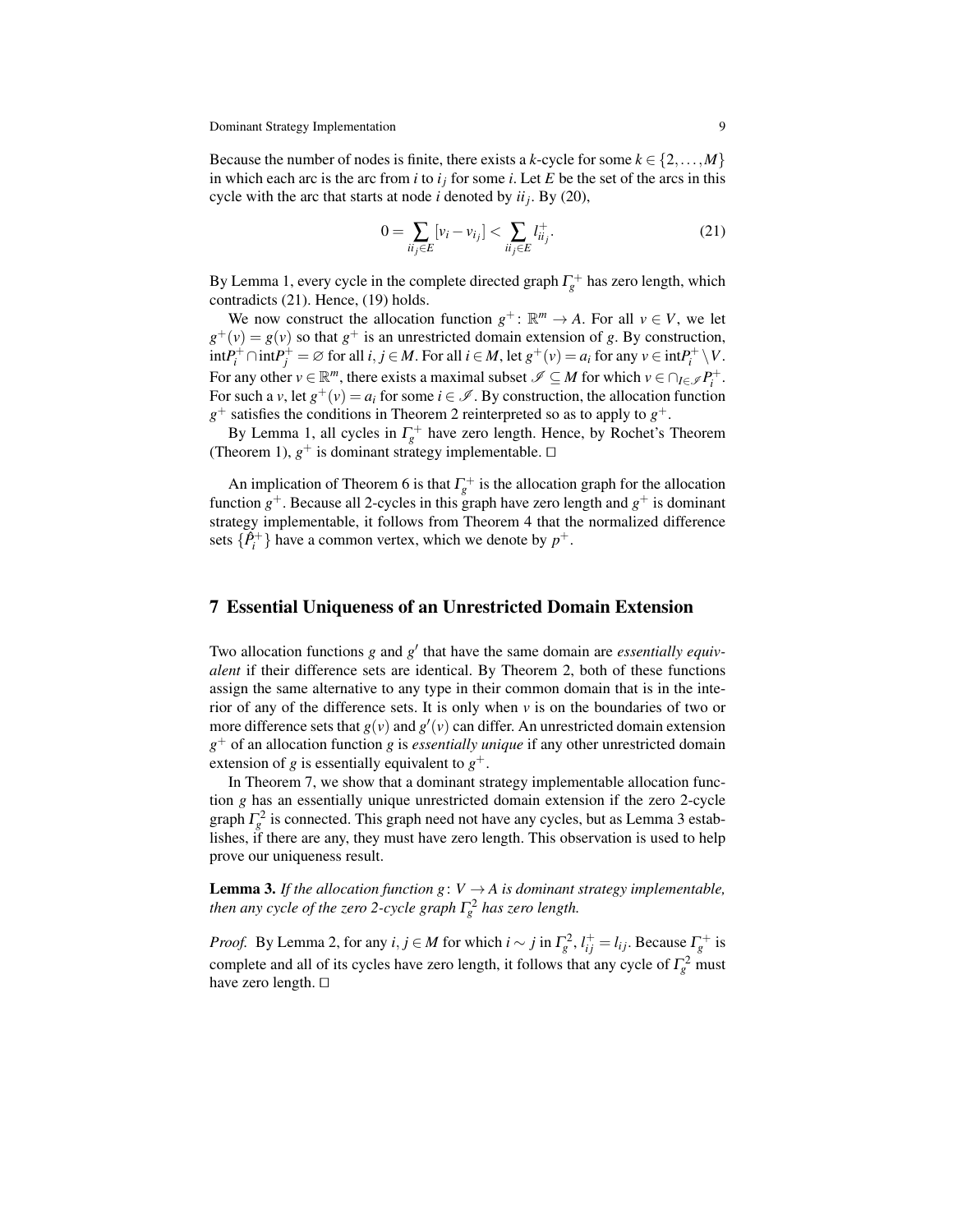Theorem 7 demonstrates that connectedness of the zero 2-cycle graph is sufficient for the uniqueness of an unrestricted domain extension.

**Theorem 7.** If the allocation function  $g: V \to A$  is dominant strategy implementable and the zero 2-cycle graph  $\Gamma_g^2$  is connected, then g has an essentially unique unrestricted domain extension  $g^{+}$  :  $\mathbb{R}^m \rightarrow A$ .

*Proof.* Consider any three nodes *i*, *j*,  $k \in M$  of  $\Gamma_g^2$  for which  $i \sim j$  and  $j \sim k$ , but *i* 6∼ *k*. By Lemma 3, the length of the path from node *i* to node *k* via node *j* is the negative of the reverse path. Adding the arc from node *k* to node *i* to the first path results in a cycle. Moreover, there is a unique arc length  $l_{ki}^*$  that results in this cycle having zero length. The reverse cycle only has zero length if the arc from node *i* to node *k* has length  $-l_{ki}^*$ . The graph  $\Gamma_g^2$  is connected, and so by assigning lengths in this way, we have uniquely extended  $\Gamma_g^2$  to a graph for which all three cycles exist and have zero length. A simple induction argument shows that this way of assigning lengths to arcs that are not in  $\Gamma_g^2$  uniquely extends  $\Gamma_g^2$  to a complete graph  $\Gamma_g^*$  all of whose cycles have zero length. Lemmas 1 and 2 and Theorem 6 then imply that  $\Gamma_g^*$ coincides with the node potential allocation graph  $\Gamma_g^+$ . The difference sets for any unrestricted domain extension  $g^+$  of  $g$  are uniquely determined by the lengths of the arcs in  $\Gamma_g^+$ . Hence, any unrestricted domain extension of *g* must have the same difference sets and, therefore, there is an essentially unique unrestricted domain extension of *g*. ⊓⊔

### 8 Examples

We provide three examples to illustrate how to construct an unrestricted domain extension of an allocation function whose domain is not all of R *<sup>m</sup>*. Edelman and Weymark (2017) use the allocation functions in the first two examples to illustrate Theorem 4, but they do not consider domain extensions.

In each of our examples, there are three alternatives. When this is the case,  $1^{\perp}$ is a plane, which facilitates the use of diagrams. In our diagrams, the orientation is chosen so that  $1^{\perp}$  lies flat in the page. Each of the three normalized difference sets  $\hat{P}_1$ ,  $\hat{P}_2$ , and  $\hat{P}_3$  lies in this plane. These sets are pointed cones whose bounding rays form a 120◦ angle. Because the allocation function *g* is surjective, each of the normalized difference sets must have a nonempty intersection with the projected type space  $\hat{V}$  and each type in  $\hat{V}$  must be in at least one of them.

*Example 1.* A situation in which the conditions in Theorem 4 are satisfied is illustrated in Figure 1. Each pair of normalized difference sets shares a common facet, and so all 2-cycles (and, hence, all cycles) have zero length. By Theorem 4, this is only possible if  $\hat{P}_1$ ,  $\hat{P}_2$ , and  $\hat{P}_3$  share a common vertex. As we have seen in Section 5, the *i*th component of this vertex is the average length  $l_i$  of the arcs in  $\Gamma_g$  that terminate at node *i*.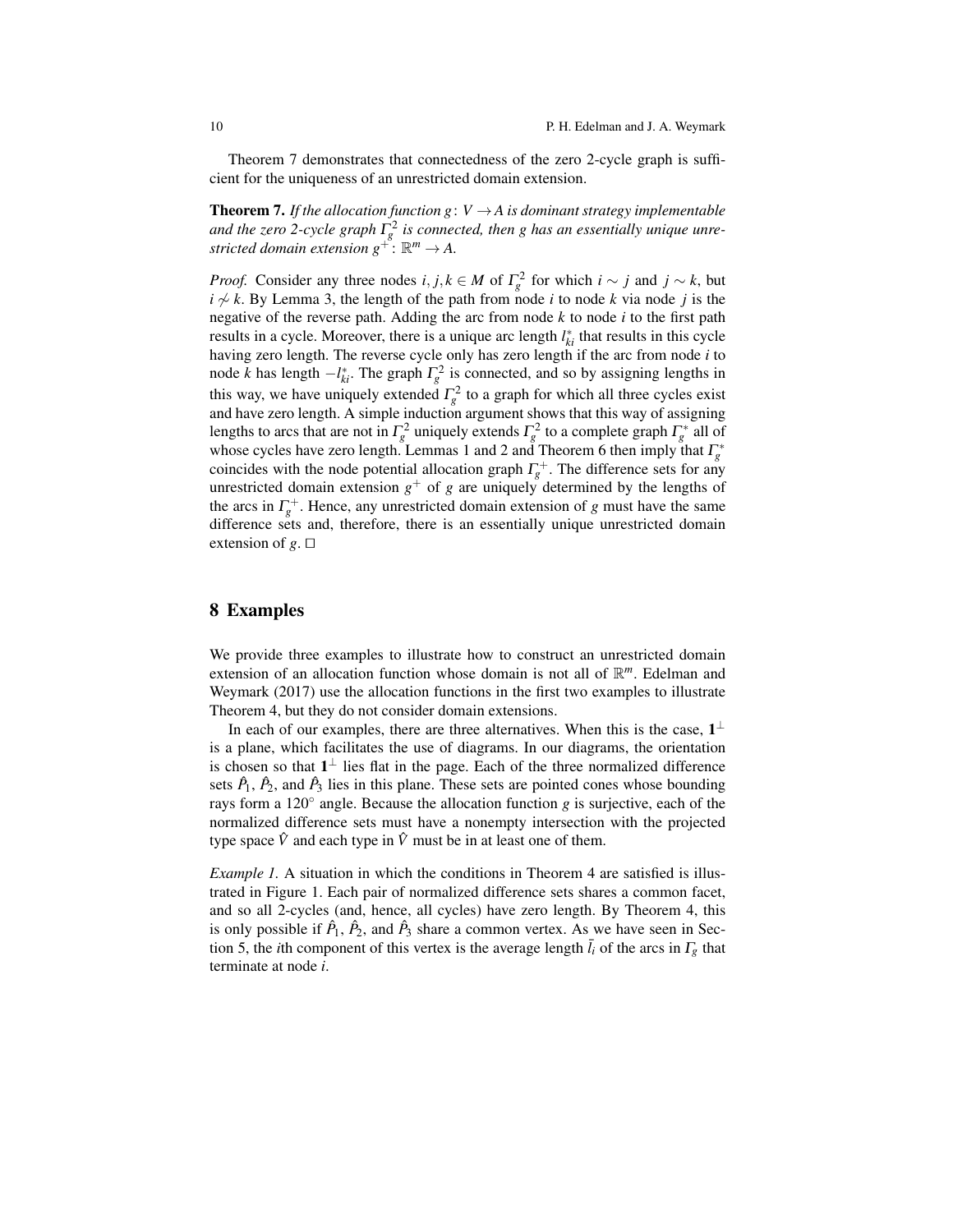

Fig. 1 Illustration of Example 1

To define the allocation function  $g^+$  that extends g to all of  $\mathbb{R}^3$ , we must, of course, let  $g^+(v) = g(v)$  for all  $v \in V$ . For  $v \notin V$ , for all  $i, j \in M$ ,  $g^+$  assigns alternative  $a_i$  to any  $v \in \text{int}P_i$ ,  $a_i$  or  $a_j$  to any  $v \in P_i \cap P_j$ , and  $a_1$ ,  $a_2$ , or  $a_3$  to any  $v \in P_1 \cap P_2 \cap P_3$ .

In Figure 1, the union of the three normalized difference sets  $\{\hat{P}_i\}$  is all of  $1^\perp$ and, hence, the union of the the corresponding difference sets  $\{P_i\}$  is all of  $\mathbb{R}^m$ . As a consequence, for each  $i \in M$ , the normalized difference set  $\hat{P}_i^+$  for  $g^+$  coincides with the corresponding normalized difference set  $\hat{P}_i$  for  $g$  and, hence, their common vertex  $p^+$  is also the common vertex of  $\hat{P}_1$ ,  $\hat{P}_2$ , and  $\hat{P}_3$ .



Fig. 2 Illustration of Example 2

*Example 2.* A situation in which the conditions in Theorem 4 are not satisfied is illustrated in Figure 2. The vertex  $p^2$  of  $\hat{P}_2$  lies outside of  $\hat{V}$  and differs from the vertices  $p^1$  of  $\hat{P}_1$  and  $p^3$  of  $\hat{P}_3$ . Because the type space *V* is connected and  $m = 3$ , there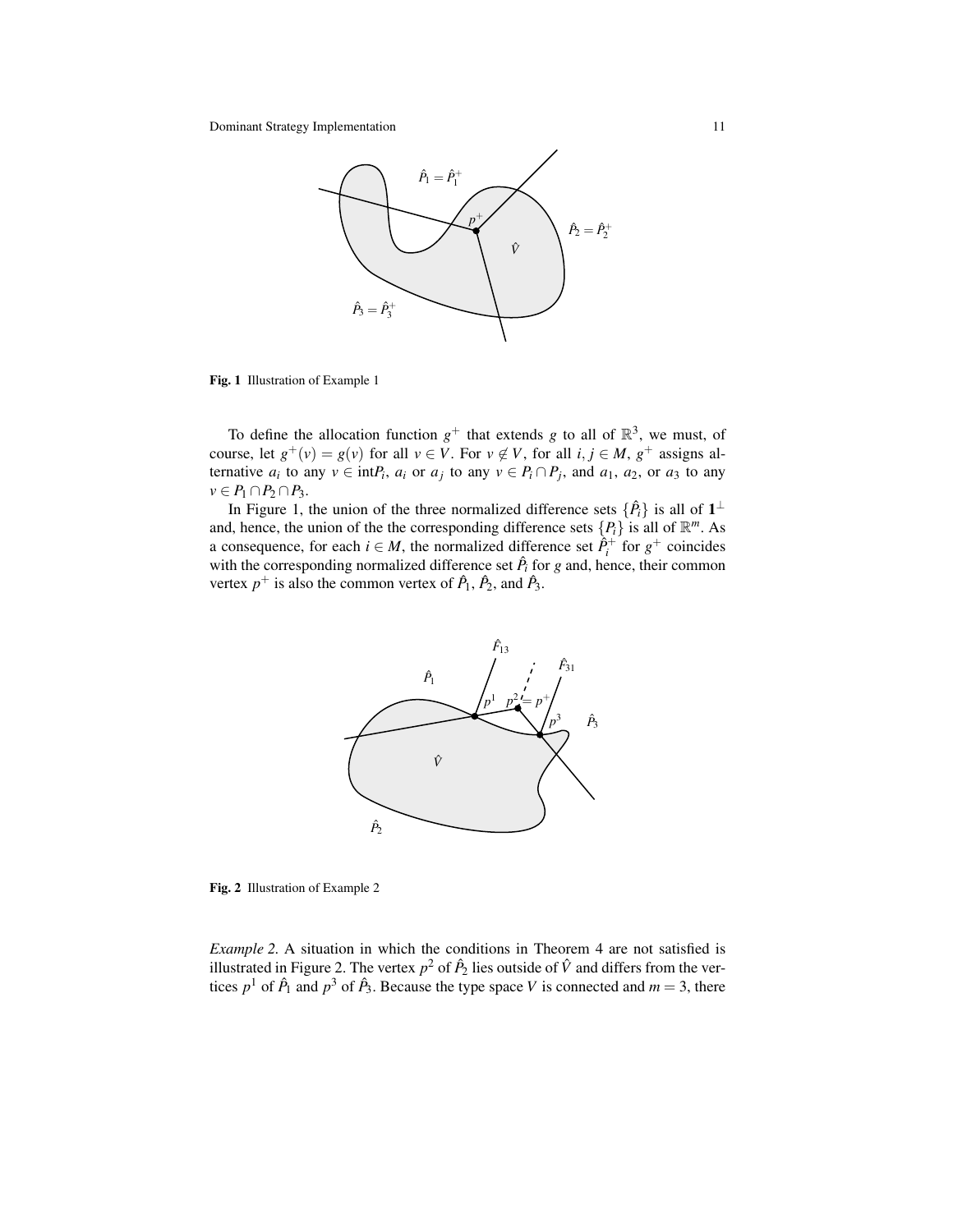must be at least two zero length 2-cycles (see Edelman and Weymark, 2017; Vohra, 2011). Because the vertices of the normalized difference sets are not all the same, it then follows from Theorem 4 that exactly one of the two cycles has positive length. Here, it is the 2-cycle for  $a_1$  and  $a_3$ . This 2-cycle has positive length because  $\hat{P}_1$  and  $\hat{P}_3$  have no type in common. In contrast, each of the other two pairs of normalized difference sets share a common facet, and so the other 2-cycles have zero length.

There are points in  $\mathbb{R}^3$  that are not in any of the normalized difference sets. The allocation function  $g^+$  that extends g to all of  $\mathbb{R}^3$  is defined by first constructing difference sets  $P_1^+, P_2^+$ , and  $P_3^+$  for which (i)  $P_i \subseteq P_i^+$  for all  $i \in M$  and (ii)  $\bigcup_{i \in M} P_i =$  $\mathbb{R}^3$ . This is done by constructing normalized difference sets  $\hat{P}_1^+$ ,  $\hat{P}_2^+$ , and  $\hat{P}_3^+$  for which (i)  $\hat{P}_i \subseteq P_i^+$  for all  $i \in M$  and (ii)  $\cup_{i \in M} \hat{P}_i = \mathbf{1}^\perp$ . The only way to do this is to make  $p^2$  the common vertex of  $\hat{P}_1^+$ ,  $\hat{P}_2^+$ , and  $\hat{P}_3^+$ .

By (8), for each  $i, j \in M$ ,  $v_i - v_j = l_{ji}$  on the line  $H_{ij} \cap \mathbf{1}^{\perp}$ . Hence, any normalized difference set  $\hat{P}_i$  has a facet whose slope is the same as one of the facets of  $\hat{P}_j$  for  $j \neq i$ . In Figure 2,  $\hat{F}_{13}$  and  $\hat{F}_{31}$  are the parallel facets of  $\hat{P}_1$  and  $\hat{P}_3$ , respectively. The sets  $\hat{P}_1^+$  and  $\hat{P}_3^+$  are obtained from  $\hat{P}_1$  and  $\hat{P}_3$  by moving these facets so that they coincide with the dashed line in the figure. The set  $\hat{P}_2^+$  is set equal to  $\hat{P}_2$ .<sup>3</sup> The three normalized difference sets constructed in this way have  $p<sup>2</sup>$  as their common vertex  $p^+$ . For each  $i \in M$ ,  $P_i^+ = \{v \in \mathbb{R}^3 \mid v = \tilde{v} + c \cdot \mathbf{1} \text{ for some } \tilde{v} \in \hat{P}_i^+ \}.$ 

The allocation function  $g^+$  that extends *g* to all of  $\mathbb{R}^3$  is now defined as in Example 1. That is,  $g^+(v) = g(v)$  for all  $v \in V$  and for all other  $v \in \mathbb{R}^3$ , for all  $i, j \in M$ ,  $g^+$  assigns alternative  $a_i$  to any  $v \in \text{int}P_i$ ,  $a_i$  or  $a_j$  to any  $v \in P_i \cap P_j$ , and  $a_1, a_2$ , or  $a_3$ to any  $v \in P_1 \cap P_2 \cap P_3$ . All 2-cycles in the corresponding allocation graph have zero length.

In both Examples 1 and 2, that allocation function *g* has an essentially unique unrestricted domain extension  $g^+$ . Moreover, the common vertex  $p^+$  of the normalized difference sets  $\hat{P}_1^+$ ,  $\hat{P}_2^+$ , and  $\hat{P}_3^+$  for  $g^+$  coincides with some of the vertices of the normalized difference sets  $\hat{P}_1$ ,  $\hat{P}_2$ , and  $\hat{P}_3$  for *g*. In Example 3, the allocation function *g* does not have an essentially unique unrestricted domain extension. For the extension  $g^+$  considered in this example,  $p^+$  does not coincide with a vertex of any of the normalized difference sets for *g*.

*Example 3*. The projected type space  $\hat{V}$  and the three normalized difference sets  $\hat{P}_1$ ,  $\hat{P}_2$ , and  $\hat{P}_3$  for the allocation function *g* are as illustrated in Figure 3. Because  $\hat{V}$  is not connected, *V* is not connected either. Because  $l_{12} + l_{21} = 0$ , the common vertex  $p^+$ of the three normalized difference sets  $\hat{P}_1^+$ ,  $\hat{P}_2^+$ , and  $\hat{P}_3^+$  for the extension  $g^+$  must lie on the line through  $p<sup>1</sup>$  and  $p<sup>2</sup>$ . It must also lie on a line that is parallel to the upward sloping facets of  $\hat{P}_1$  and  $\hat{P}_3$  and on a line that is parallel to the downward sloping facets of  $\hat{P}_2$  and  $\hat{P}_3$ . Furthermore, it must lie weakly to the right of  $\hat{P}_1$  and weakly to the left of  $\hat{P}_3$ . It is because these constraints leave some freedom about where to locate  $p^+$  that there is not an essentially unique unrestricted domain extension of *g*. The exact location of  $p^+$  (subject to these constraints) depends on which payment function is used to implement *g* or, equivalently, what node potential is used.

<sup>&</sup>lt;sup>3</sup> In Figures 2 and 3, we do not label these three normalized difference sets. However, they are easily identified by our descriptions of their construction.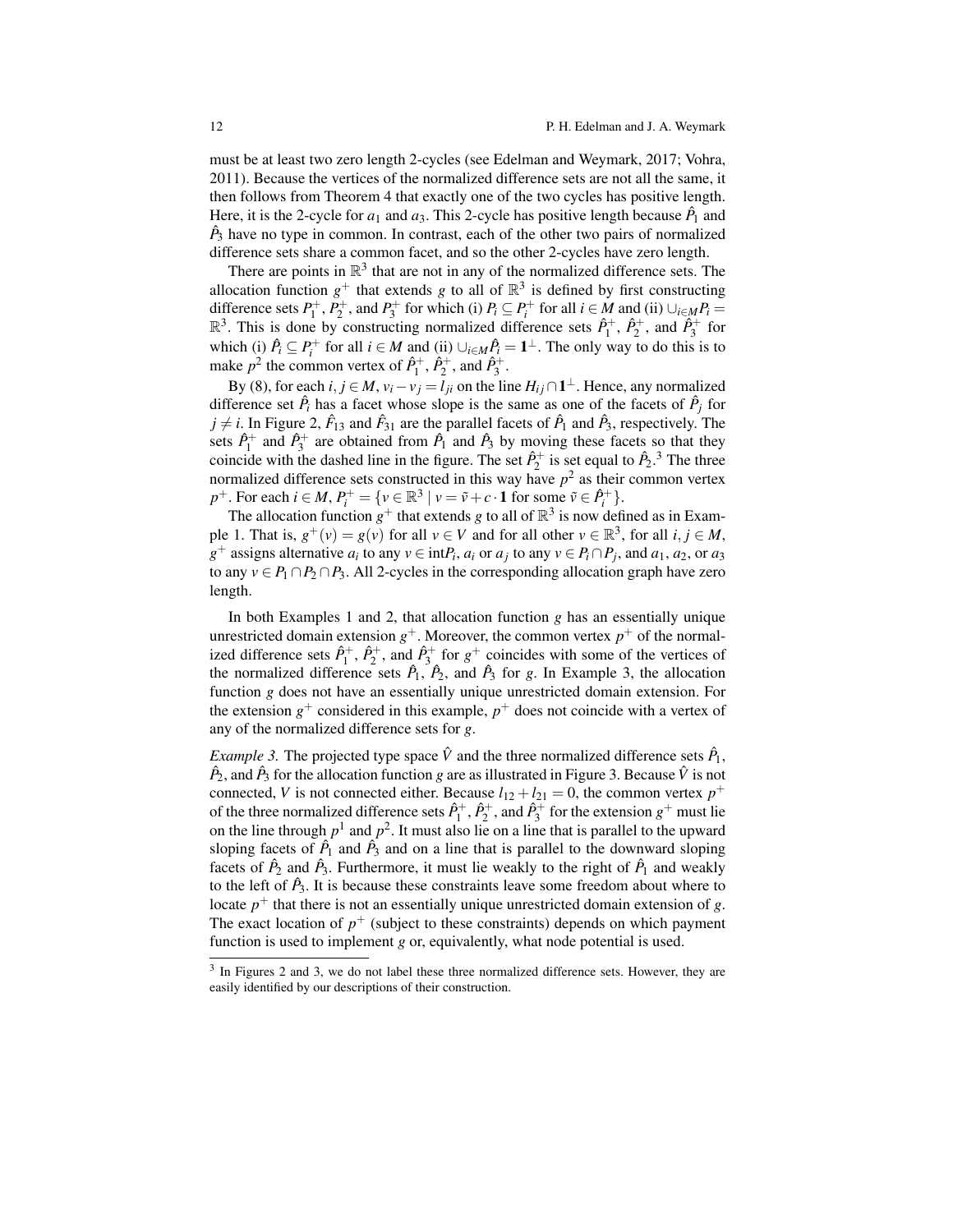Dominant Strategy Implementation 13



Fig. 3 Illustration of Example 3

The rays that originate at  $p^+$  are the facets of the normalized difference sets for *g* <sup>+</sup>. These sets are used as in Examples 1 and 2 to specify the alternative assigned by  $g^+$  for types that are not in *V*. All 2-cycles in the allocation graph for  $g^+$  have zero length.

# 9 Concluding Remarks

A dominant strategy implementable allocation function *g* satisfies the *revenue equivalence* property if for any two payment functions  $\pi$  and  $\pi'$  that implement it, there exists a scalar *c* such that

$$
\pi'(v) = \pi(v) + c, \quad \forall v \in V.
$$
 (22)

Heydenreich et al (2009) show that revenue equivalence holds if and only if for any two nodes *i* and *j* in the allocation graph  $\Gamma_g$ , the length of the shortest path from *i* to *j* is the negative of the length of the shortest path from *j* to *i*. An implication of this result is that the length of the cycle formed by the shortest paths from node *i* to *j* and from node *j* to *i* is zero. This cycle need not be a 2-cycle because these paths need not be the direct paths between these two nodes. However, Edelman and Weymark (2017) show that when the zero 2-cycle condition is satisfied, the shortest path between two nodes is the direct path. As a consequence, revenue equivalence is implied by the zero 2-cycle condition when *g* is dominant strategy implementable. In general, *g* need not satisfy either the revenue equivalence property or the zero 2 cycle condition. Nevertheless, any unrestricted domain extension of *g* must satisfy the zero 2-cycle condition because the domain is unrestricted (Cuff et al, 2012) and, hence, it satisfies the revenue equivalence property.